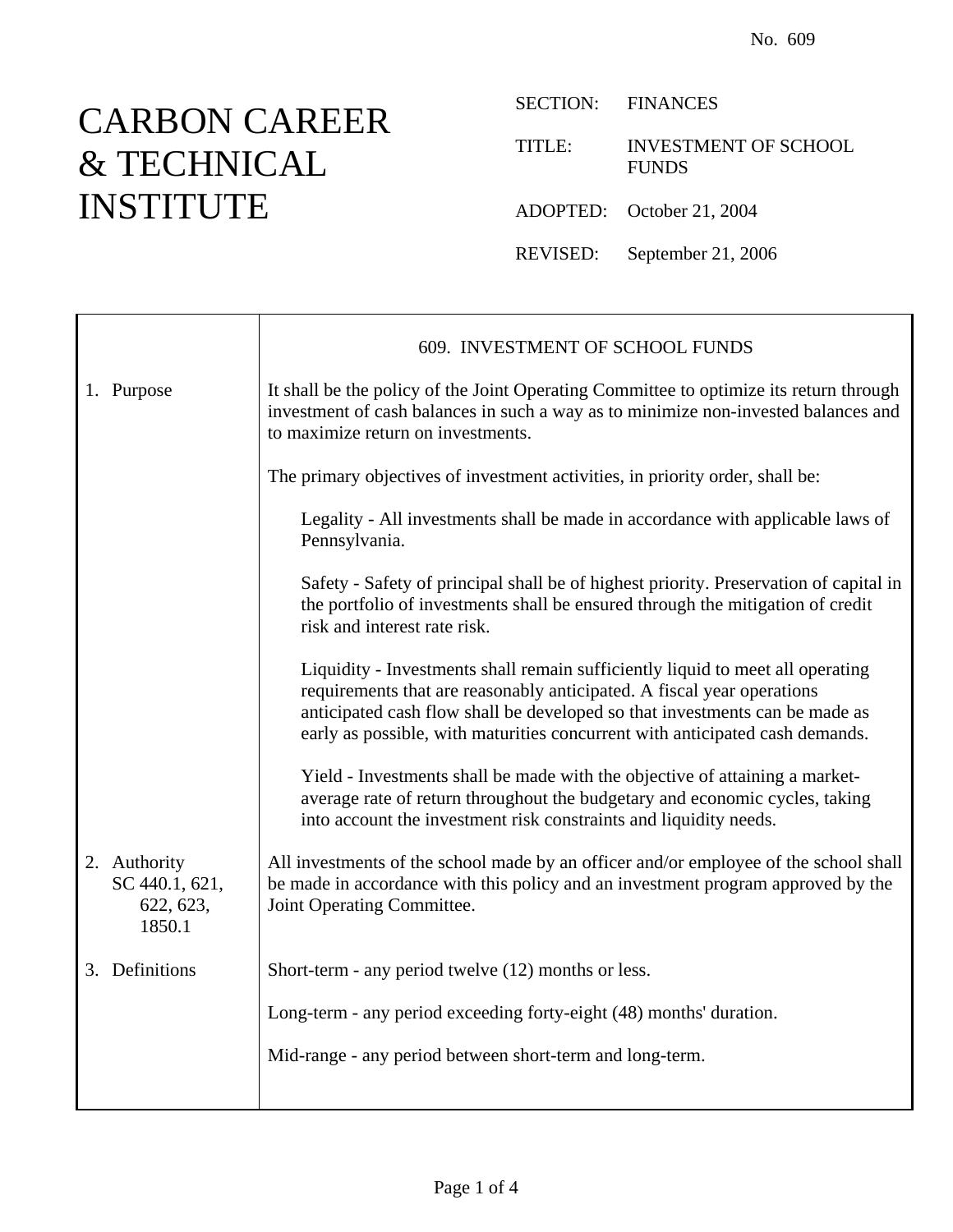|                                                | Credit risk - the risk of loss of principal due to the failure of the security issue or<br>backer of the issue.                                                                                                                                                                                                                                 |
|------------------------------------------------|-------------------------------------------------------------------------------------------------------------------------------------------------------------------------------------------------------------------------------------------------------------------------------------------------------------------------------------------------|
|                                                | Interest rate risk - the risk that the market value of securities will fall due to changes<br>in general interest rates.                                                                                                                                                                                                                        |
|                                                | Investment program - the specifically enumerated and Joint Operating Committee-<br>approved investment strategy.                                                                                                                                                                                                                                |
| 4. Delegation of<br>Responsibility<br>SC 440.1 | The Joint Operating Committee shall delegate to the Administrative Director the<br>responsibility to manage the school's investment program, in accordance with<br>written, Joint Operating Committee-approved procedures for operation of the<br>investment program.                                                                           |
|                                                | An annual review of the investment program shall be prepared by the designated<br>individual, based upon the anticipated cash flow of all funds, i.e. general, capital<br>reserve, bond, etc. The investment program shall be submitted to the Joint Operating<br>Committee no later than sixty (60) days after adoption of the annual budget.  |
| SC 440.1                                       | The designated individual responsible for investments shall report monthly to the<br>Joint Operating Committee the following:                                                                                                                                                                                                                   |
|                                                | Amount of funds invested.<br>1.                                                                                                                                                                                                                                                                                                                 |
|                                                | Interest earned and received to date.<br>2.                                                                                                                                                                                                                                                                                                     |
|                                                | 3.<br>Types and amounts of each investment and the interest rate on each.                                                                                                                                                                                                                                                                       |
|                                                | Names of the institutions where investments are placed.<br>4.                                                                                                                                                                                                                                                                                   |
|                                                | Current market value of the funds invested.<br>5.                                                                                                                                                                                                                                                                                               |
|                                                | Other information required by the Joint Operating Committee.<br>6.                                                                                                                                                                                                                                                                              |
|                                                | The Joint Operating Committee directs the Administrative Director or designee to<br>implement written procedures that will ensure compliance with this policy. Such<br>procedures shall include a disclosure form for designated individuals involved in the<br>investment process and/or required written statements for advisors and bidders. |
| Guidelines<br>5.<br>SC 440.1                   | Investments permitted by this policy are those defined in Section 440.1 of the School<br>Code, which are collateralized in accordance with applicable laws.                                                                                                                                                                                     |
|                                                |                                                                                                                                                                                                                                                                                                                                                 |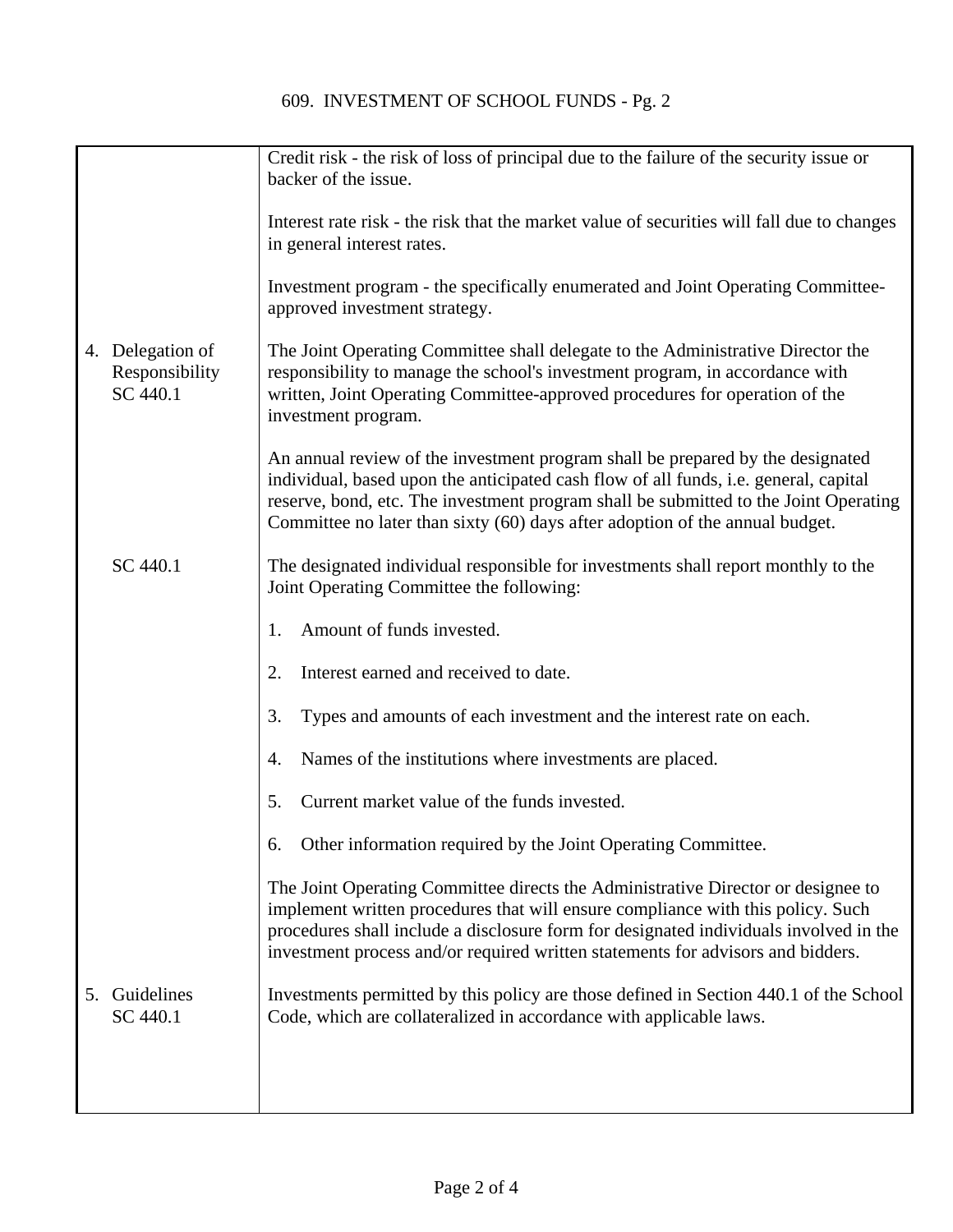|                                                | All securities shall be purchased in the name of the school, and custody of the<br>securities shall be specified within the investment program.                                                                                                                                                                                     |
|------------------------------------------------|-------------------------------------------------------------------------------------------------------------------------------------------------------------------------------------------------------------------------------------------------------------------------------------------------------------------------------------|
| SC 440.1                                       | All investment advisors or bidders shall verify in writing that they have received a<br>copy of this policy. Such written statement shall indicate that they have read and<br>understand this policy and all applicable statutes related to school investments, along<br>with their intent to comply fully with these requirements. |
|                                                | The school shall require all investment advisors/bidders to submit annually any or all<br>of the following, as appropriate:                                                                                                                                                                                                         |
|                                                | Audited financial statements.<br>1.                                                                                                                                                                                                                                                                                                 |
|                                                | Proof of National Association of Securities Dealers (NASD) certification.<br>2.                                                                                                                                                                                                                                                     |
|                                                | Proof of state registration.<br>3.                                                                                                                                                                                                                                                                                                  |
|                                                | <b>Disclosure</b>                                                                                                                                                                                                                                                                                                                   |
| 65 P.S. 1101<br>et seq                         | Designated officers and employees involved in the school's investment process shall<br>disclose any personal business activity that could conflict with the proper execution<br>and management of the investment program or could impair their ability to make<br>impartial decisions.                                              |
|                                                | <b>Audit</b>                                                                                                                                                                                                                                                                                                                        |
| Pol. 619                                       | The Joint Operating Committee directs that all investment records be subject to<br>annual audit by the independent auditors.                                                                                                                                                                                                        |
|                                                | The audit shall include but not be limited to independent verification of amounts and<br>records of all transactions, as deemed necessary by the independent auditors.                                                                                                                                                              |
|                                                | It shall be the responsibility of the investment advisor and/or bidder to maintain<br>necessary documents to permit independent audit of the school's investments.                                                                                                                                                                  |
|                                                | <b>Bond Proceeds</b>                                                                                                                                                                                                                                                                                                                |
| 53 Pa. C.S.A.<br>Sec. 8001 et seq<br>Sec. 8224 | Bond proceeds shall be invested in accordance with the Local Government Unit<br>Debt Act and applicable federal and state laws, subject to approval by the solicitor<br>and/or bond counsel and the Joint Operating Committee.                                                                                                      |
|                                                | Investment transactions arising from bond proceeds shall be reported monthly to the<br>Joint Operating Committee, in accordance with this policy.                                                                                                                                                                                   |